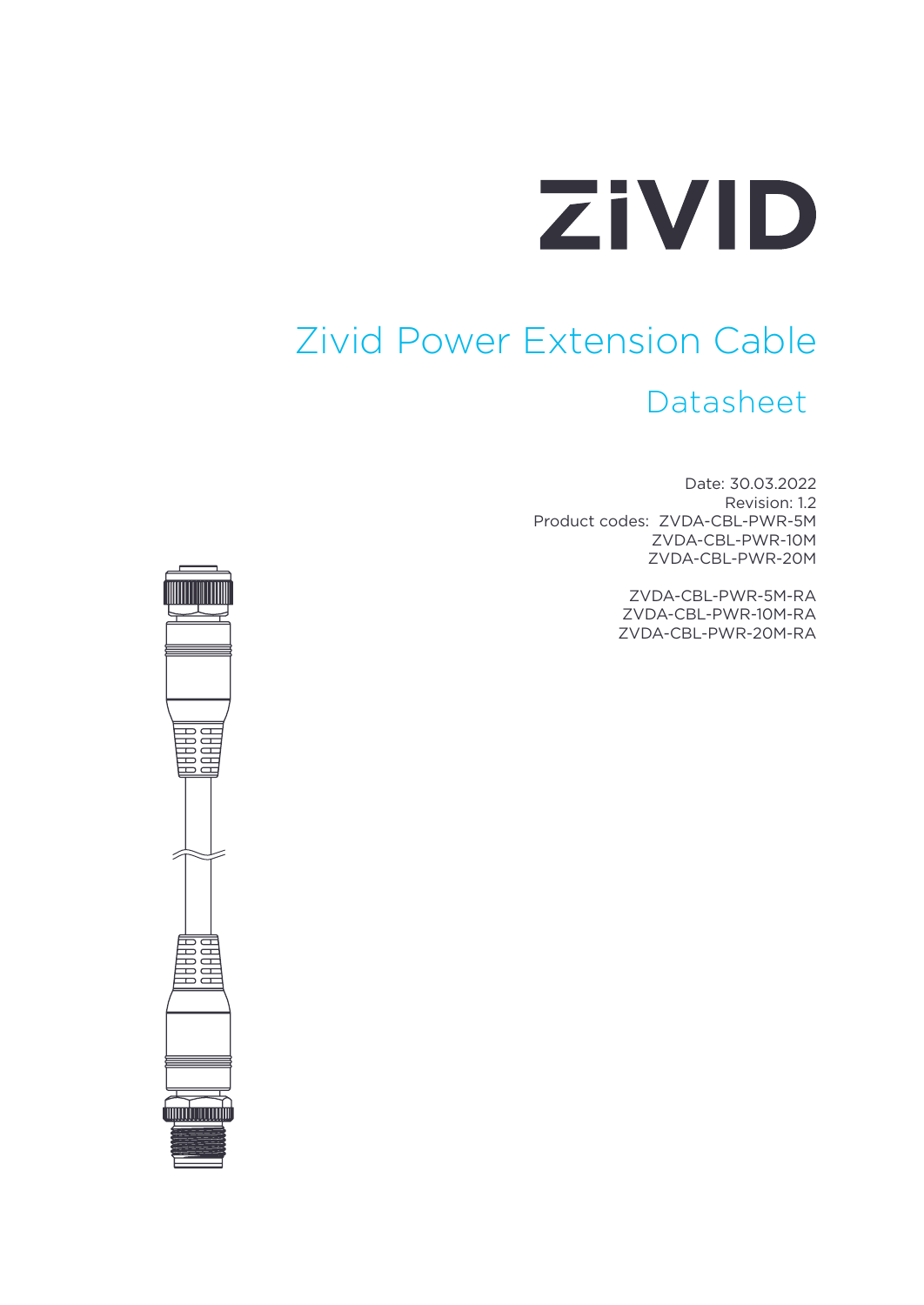### General specifications - Straight Connector

| Cable                                     | 21 AWG x 4<br>PUR jacket. 5,6 mm OD, black<br>Kevlar filler<br>Flame / oil resistant $(FT1/100 °C \times 168h)$ |
|-------------------------------------------|-----------------------------------------------------------------------------------------------------------------|
| Connector 1                               | M <sub>12</sub> male                                                                                            |
| Connector 2                               | M <sub>12</sub> female                                                                                          |
| Minimum bend radius dynamic/static        | R 28 / 17 mm                                                                                                    |
| Bend cycles R56 ± 90°                     | 5 million                                                                                                       |
| Twist cycles ± 270°, 50 mm                | 14 million                                                                                                      |
| Reverse performance ± 270°, 0,5 m spacing | 10 million                                                                                                      |
| Tensile strength                          | 1200 N                                                                                                          |
| <b>RoHS</b>                               | Compliant                                                                                                       |

### Technical Drawing



#### Wire List

| P1 | P <sub>2</sub> | Purpose    |
|----|----------------|------------|
|    |                | 24 DC      |
| 2  | 2              | 24 DC      |
| 3  | 3              | <b>GND</b> |
| 4  |                | <b>GND</b> |
| 5  | 5              | <b>NC</b>  |

| Ordering code    | $L$ $\lceil m \rceil$ |
|------------------|-----------------------|
| ZVDA-CBL-PWR-5M  | 5                     |
| ZVDA-CBL-PWR-10M | 10                    |
| ZVDA-CBL-PWR-20M | 20                    |